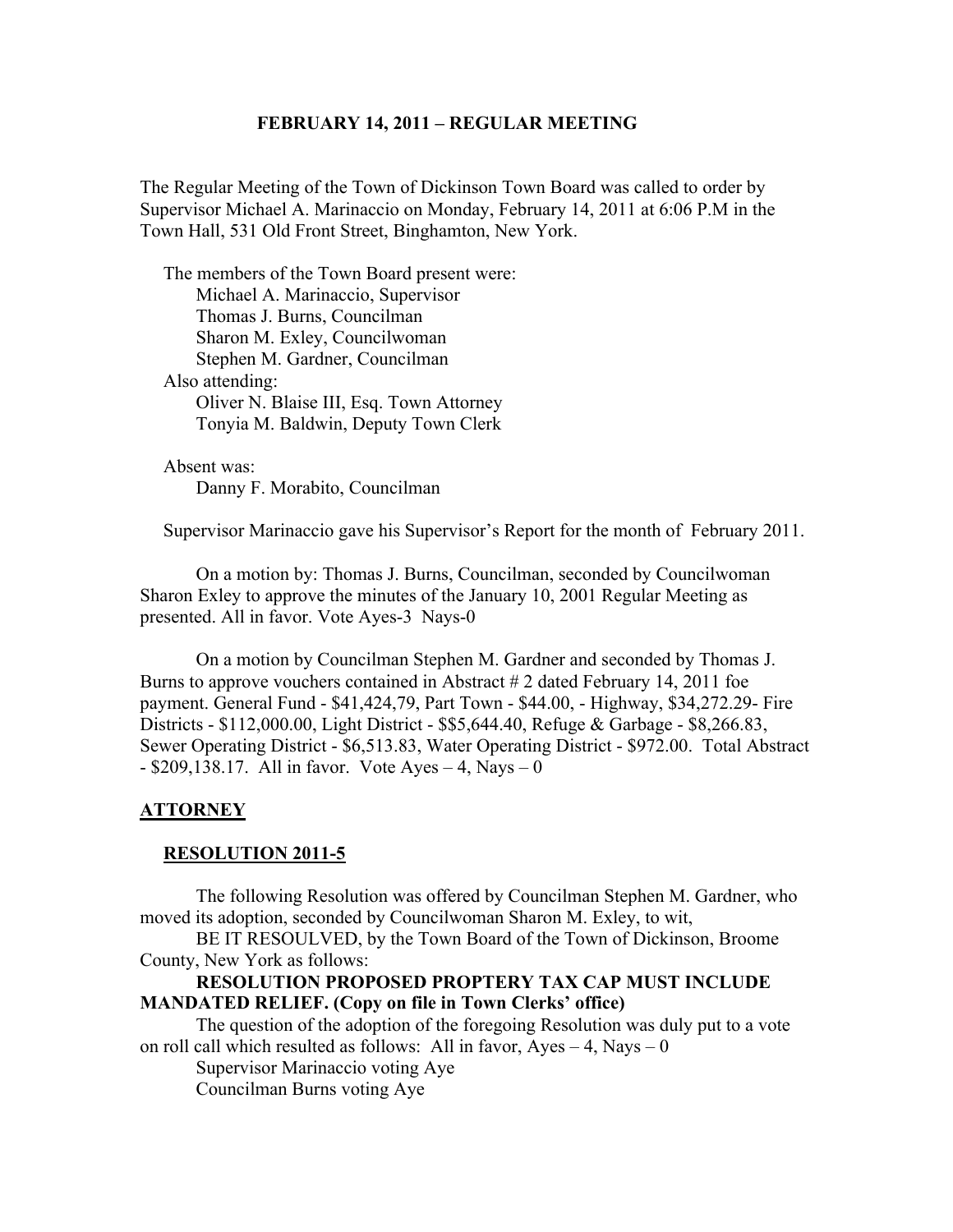Councilwoman Exley voting Aye Councilman Gardner voting Aye Unanimously passed and noted as duly adopted.

### **RESOLUTION 2011-6**

The following Resolution was offered by Councilwoman Sharon M. Exely, who moved its adoption, seconded by Councilman Thomas J., Burns, to wit,

BE IT RESOLUVED, by the Town Board of the Town of Dickinson, Broome County, New York as follows:

## **RESLOUTION DESIGNATING APRIL 30, 2011 AS MUNICIPAL CLEAN UP DAY FOR THE TOWN OF DICKINSON. (copy on file in the Town Clerks Office)**

The question of the adoption of the foregoing Resolution was duly put a vote on roll call which resulted as follows: All in favor, Ayes – 4, Nays-0

Supervisor Marinaccio voting Aye

Councilman Burns voting Aye

Councilwoman Exley voting Aye

Councilman Gardner voting Aye

Unanimously passed and noted as duly adopted.

#### **RESOLUTION 2011-7**

The following Resolution was offered by Councilman Thomas J. Burns, who moved its adoption, seconded by Councilman Stephen M. Gardner, to wit, BE RESOLUVED by the Town Board of the Town of Dickinson, Broome County, New York as follows:

## **RESOLUTION RENEWING SHARED SERVICES OF THE DOG CONTROL OFFICER BETWEEN THE TOWN OF DICKINSON AND THE TOWN FENTON. ( copy on file in the Town Clerks Office)**

The question of the adoption of the foregoing Resolution was duly put to a vote on roll call which resulted as follows: All in favor,  $Ayes - 4$ ,  $Nays - 0$ 

Supervisor Marinaccio voting Aye Councilman Burns voting Aye Councilwoman Exley voting Aye Councilman Gardner voting Aye

Unanimously passed and noted as duly adopted.

### **RESOLUTION 2011-8**

On the recommendation of Code Enforcer Stephen Rafferty, the following Resolution was offered by Councilman Thomas J. Burns and seconded by, Councilman Stephen M. Gardner, to wit, BE RESOLVED by the Town Board of Dickinson, Broome County, New York as follows: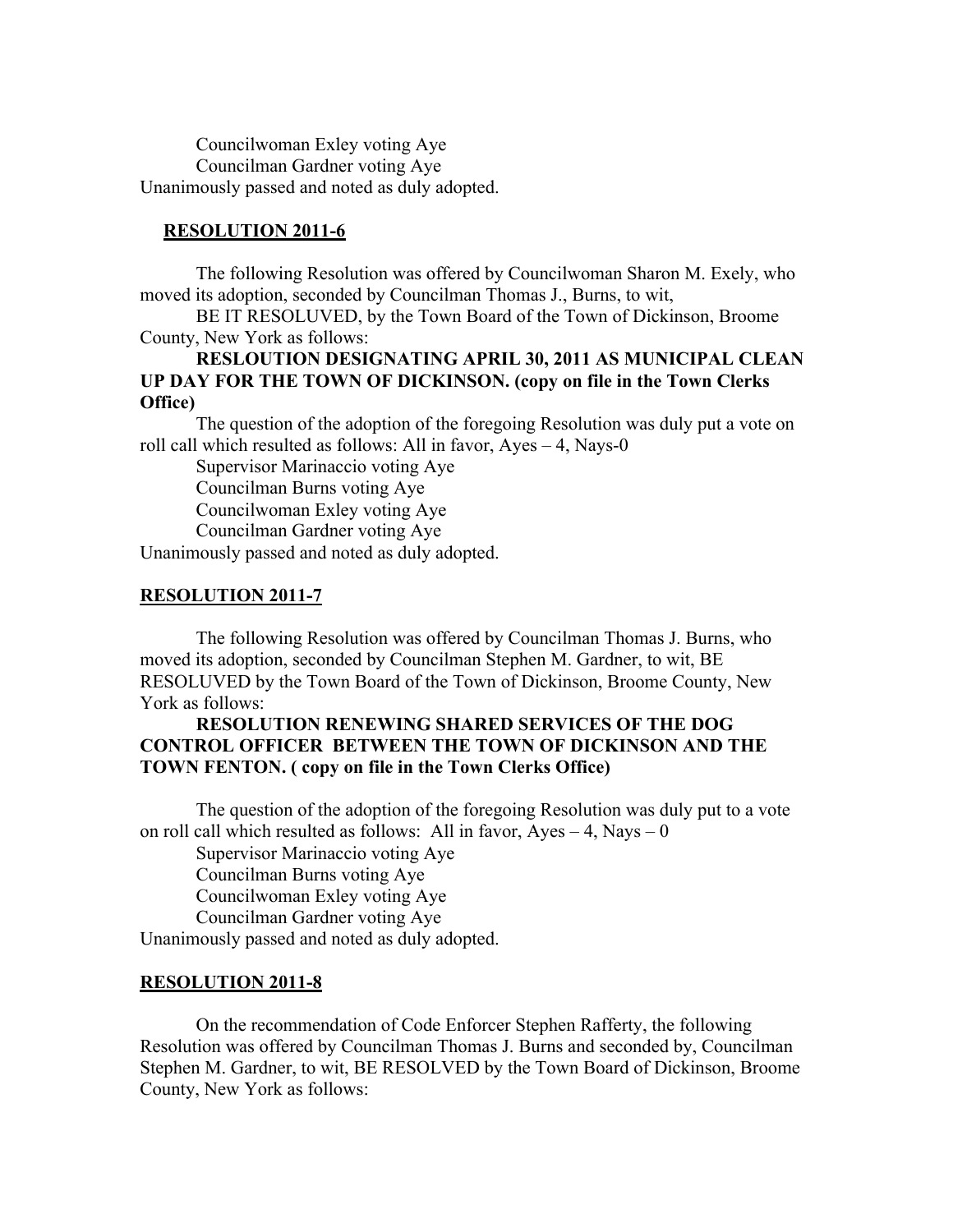**BE IT RESOLVED THAT THE BID FOR THE DEMOLITION OF THE PROPERTY LOCATED AT 50 NORTH BROAD STREET BINGHAMTON, NEW YORK 13901, TOWN OF DICKINSON, COUNTY OF BROOME IS AWARDED TO: LCP GROUP, 633 ANDERSON ROAD, VESTAL, NEW YORK 13850, COUNTY OF BROOME, TOWN OF VESTAL. AS THE LOWEST RESPONSIBLE BIDDER IN THE AMOUNT OF FIFTEEN THOUSAND DOLLARS (\$15,000.00). (copy on file in the Town Clerks Office) AND THE TOWN SUPERVISOR IS AUTHORIZIED TO SIGN ALL NECESSARY DOCUMENTS TO EFFECTUATE THE DEMOLITION OF SAID PROPERTY.**

The question of the adoption of the foregoing Resolution was duly put to a vote on roll call which resulted as follows: All in favor, Ayes – 4, Nays -0-

Supervisor Marinaccio voting Aye Councilman Burns voting Aye Councilwoman Exely voting Aye Councilman Gardner voting Aye

Unanimously passed and noted as duly adopted.

- 1. Attorney Blaise stated that he is in the process of drafting a letter to Bednarsky Funeral Home concerning the financial arrangements for burials at Glenwood Cemetery..
- 2. Attorney Blaise has looked further into the Norse Energy Lease. His findings are the Town of Dickinson does not have a lease with this company.
- 3. Attorney Blaise stated, that persons ticketed for snow parking violations were actually complimenting the Public Works Department for the good job they are doing keeping the streets clear of snow while paying their parking tickets at the Town Court.
- 4. Town of Dickinson Animal Control System software proposal (B.A.S.) was presented to the Board. This will be a 2 station network. Dickinson be sharing the cost with the Town of Fenton. The initial cost of this program will be;

 Animal Control System software for Town of Dickinson & Town of Fenton: \$ 1,500.00 Installation, Support & Training (1 day excluding travel expenses) \$ 760.00 Annual Software, Support & Maintenance Fee \$ 400.00 Subtotal: \$ 2,660.00 Less Customer Loyalty -\$ 300.00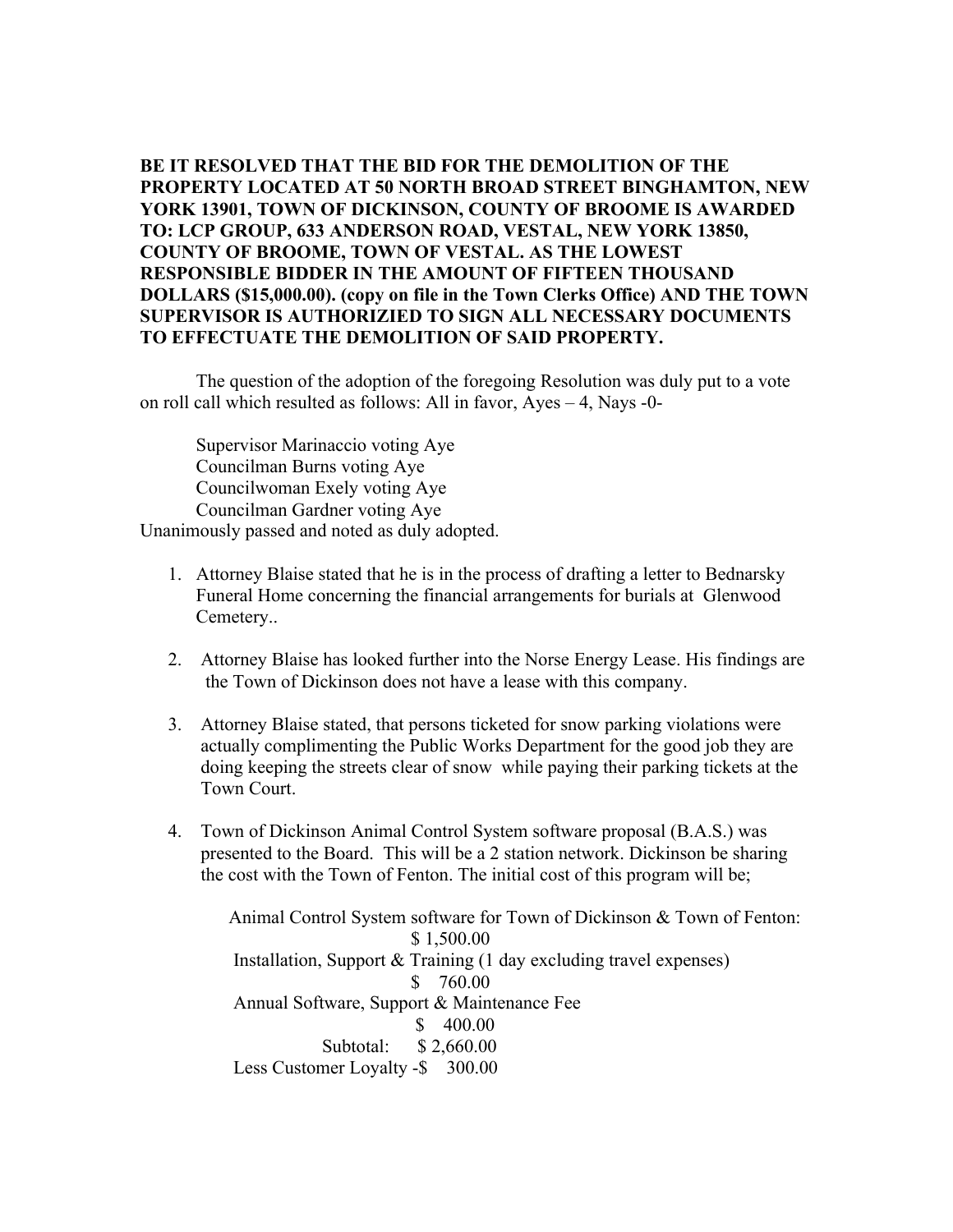Total 1st Year Investment \$ *2,360.00*

 On a motion made by Councilwoman Exley and seconded by Councilman Gardner it is approved. This was duly put to a vote on roll call which resulted as follows: All in favor, Ayes-4, Nays-0.

5. Based on the proposals submitted, the air monitoring for the demolition of 50 North Broad Street will be awarded to Delta Engineering as the lowest responsible bidder in the amount **NOT- TO- EXCEED FEE** of \$ 1,569.00 ( one thousand five hundred sixty nine dollars. A Motion was made by Councilman Stephen Gardner and seconded by Councilwoman Sharon Exely, it is approved. This was duly put to a vote on roll call which resulted as follows: All in favor, Ayes  $-4$ , Nays  $-0$ 

# **THE CHAIR**

Supervisor Marinaccio spoke about the lights that are on Route 17. He feels that the Town of Dickinson has invested enough money into the lighting system and is not will to invest any more money

Supervisor Marinaccio has received a letter from the State Department stating that the speed limit will be 40 MPH on Van Winkle Drive.

There will be a proposal put out for the air monitoring for the demolition of 50 North Broad Street.

Supervisor Marinaccio will be looking into a local law that the Town of Windsor has passed to protect their roadways from the weight of the truck that are working on the gas line. Councilman Burns, Attorney Blaise, and Highway Supervisor Joel Kie will be discussing this at a later date

# **PUBLIC WORKS**

Highway Superintendent, Joel Kie has checked on the electrical problems that we which have been corrected and everything appears to be in order.

Mr. Kie requested and received approval to go to a Code Enforcement refresher course in Syracuse for 3 day at the cost of \$ 350.00. Code Enforcer Steve Rafferty will be attending a refresher course in New York City.

Mr. Kie would like to start planning road work on upper side of Sunset to make it more uniform and narrow it down. Supervisor Marinaccio and Councilman Burns will be looking into this issue and getting back to Mr. Kie.

# **WATER & SEWER DEPARTMENT**